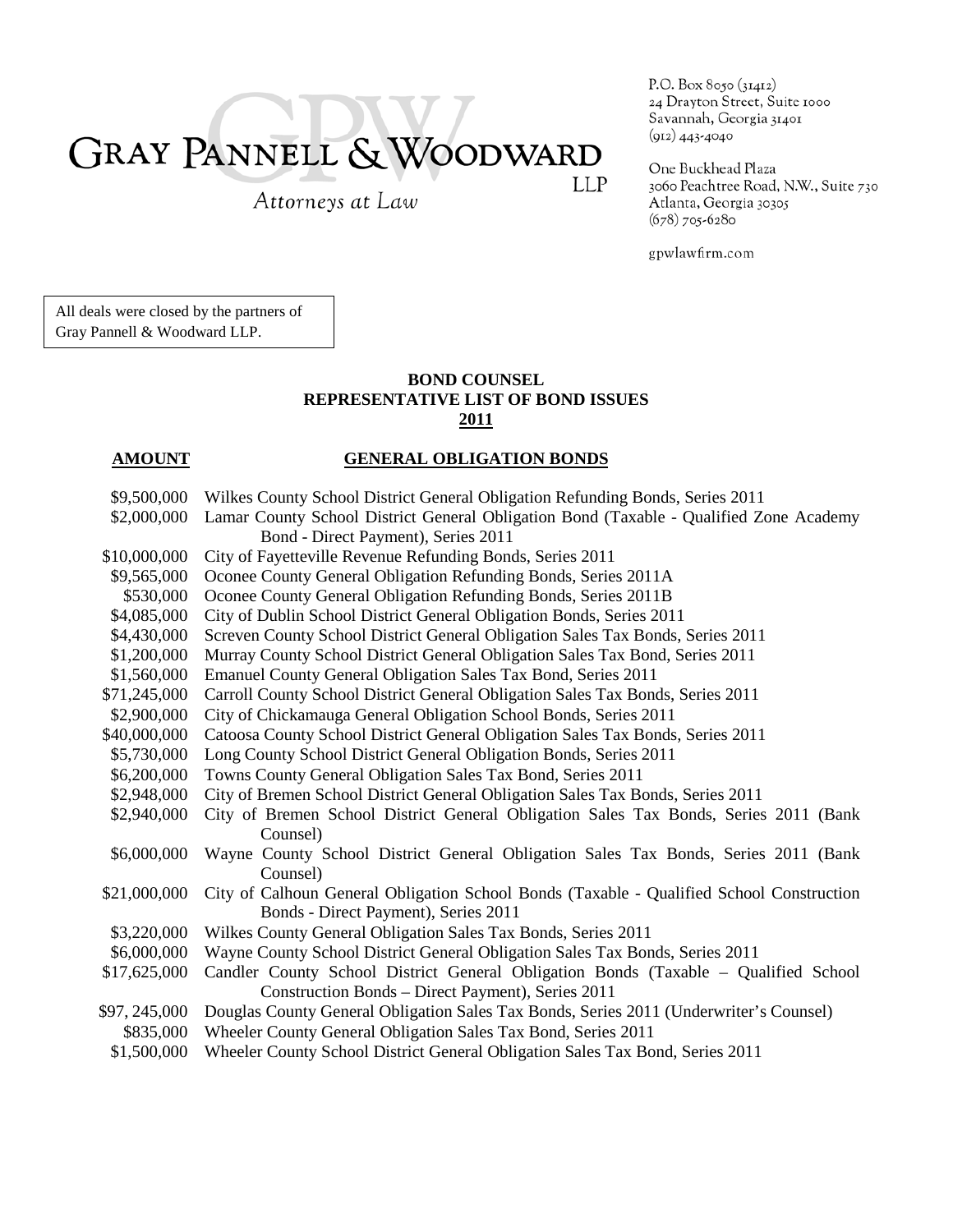#### **AMOUNT** REVENUE BONDS

- \$6,413,000 City of Swainsboro Water and Sewer System Revenue Bond, Series 2011
- \$44,000,000 Jackson County Industrial Development Authority Taxable Revenue Bonds (Project Red), Series 2011
- \$44,000,000 Development Authority of Houston County Taxable Revenue Bonds (Project Guardian), Series 2011
- \$4,000,000 Paulding County Industrial Building Authority Taxable Revenue Bonds (Project Stamp), Series 2011
- \$150,000,000 Hospital Authority of Valdosta and Lowndes County Revenue Certificates (South Georgia Medical Center Project), Series 2011
- \$2,680,000 Downtown Savannah Authority Revenue Bonds (Chatham County Union Mission Project), Series 2011
- \$11,745,000 Development Authority of Fulton County Revenue Bonds, (AMC Campus Project I, LLC Project), Series 2011 (Special Counsel to Borrower)
- \$4,185,000 Downtown Bainbridge Development Authority Revenue Bonds (City of Bainbridge Project), Series 2011
- \$35,000,000 Development Authority of Houston County Taxable Revenue Certificates (Graphic Packaging Project), Series 2011
- \$3,201,000 City of East Dublin Water and Sewer System Revenue Bond, Series 2011
- \$6,760,000 McIntosh County Water System Revenue Bond, Series 2011
- \$9,190,000 City of Jefferson Public Building Authority/Jackson County Revenue Refunding Bonds, Series 2011
- \$3,035,000 Hospital Authority of Bacon County Refunding Revenue Anticipation Certificates (Taxable), Series 2011A
- \$9,820,000 Hospital Authority of Bacon County Refunding and Improvement Revenue Anticipation Certificates (Tax-Exempt), Series 2011B
- \$2,517,000 Jackson County Water and Sewerage Authority Revenue Refunding Bonds, Series 2011A
- \$2,526,000 Jackson County Water and Sewerage Authority Revenue Refunding Bonds, Series 2011B
- \$4,050,000 Reissuance of Macon-Bibb County Urban Development Authority Revenue Bonds (Bibb County Public Projects), Series 2006
- \$6,525,000 City of Calhoun Water and Sewerage Revenue Refunding Bonds, Series 2011
- \$784,000 Lincoln County Water and Sewer System Revenue Bond, Series 2011
- \$7,925,000 Polk County Water, Sewerage and Solid Waste Authority Revenue Refunding Bonds, Series 2011A
- \$1,895,000 Polk County Water, Sewerage and Solid Waste Authority Revenue Refunding Bonds, Series 2011B
- \$16,810,000 Effingham County Industrial Development Authority Refunding Revenue Bonds, Series 2011A
- \$23,185,000 Effingham County Industrial Development Authority Taxable Refunding Revenue Bonds, Series 2011B
- \$10,000,000 Joint Development Authority of Winder-Barrow County Taxable Revenue Bonds (Chico's Distribution Services), Series 2011
- \$100,000,000 Hospital Authority of Valdosta and Lowndes County Taxable Revenue Certificate (South Georgia Medical Center), Series 2011A
- \$17,125,000 Columbia County Water and Sewerage Refunding Revenue Bonds, Series 2011
- \$3,570,000 Savannah Economic Development Authority Refunding Revenue Bond (The Savannah Country Day School, Inc. Project), Series 2011
- \$9,565,000 City of Guyton Water and Sewer Refunding and Improvement Revenue Bonds, Series 2011
- \$8,746,000 Development Authority of DeKalb County Revenue Bonds (St. Martin's Episcopal School, Inc. Project), Series 2011 (Bank Counsel)